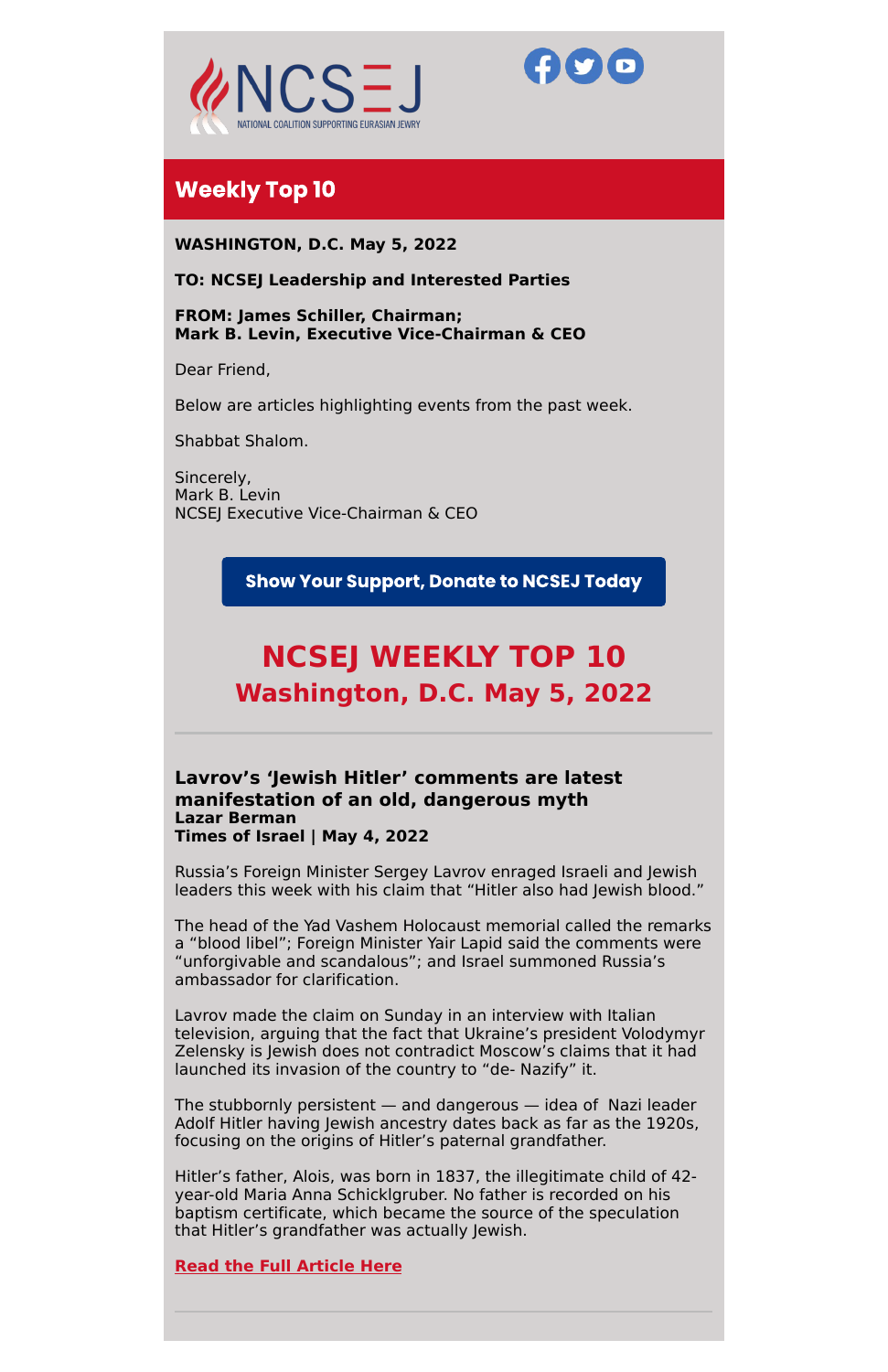# **Putin apologizes for Russian envoy's 'Jewish Hitler' comments, Bennett's office says TOI Staff Times of Israel | May 5, 2022**

In a phone call Thursday, Russian President Vladimir Putin apologized to Prime Minister Naftali Bennett for incendiary comments made by the Kremlin's top envoy earlier this week, the prime minister's office said.

The comments by Russian Foreign Minister Sergey Lavrov claiming that Adolf Hitler had "Jewish blood," and the following back-andforth between Israel and Russia, marked the worst flare-up between the countries since Russia invaded Ukraine.

"The prime minister accepted the apology of President Putin for comments by Lavrov and thanked him for clarifying the president's view of the Jewish people and the memory of the Holocaust," Bennett's office said.

The Kremlin said Putin spoke with Bennett about "historic memory," the Holocaust and the situation in Ukraine, without mentioning an apology.

Bennett also requested Putin "examine humanitarian options" for evacuating the Ukrainian city of Mariupol. "The request came following Bennett's conversation with the president of Ukraine, Volodymyr Zelensky, yesterday," Bennett's office said.

#### **Read the Full [Article](https://www.timesofisrael.com/putin-apologizes-for-russian-envoys-hitler-comments-bennetts-office-says/?utm_source=dlvr.it&utm_medium=twitter) Here**

# **In 1968, Poland's communist government forced Jews to leave. Today, the country embraces refugees. Dana Bash and Abbie Sharpe CNN | March 31, 2022**

Because SS soldiers used the Nożyk Synagogue as a warehouse and horse stable during World War II, it was the only major Jewish synagogue the Nazis did not destroy in Poland's capital city of Warsaw.

Now, it is once again a house of worship, led by the chief rabbi of Poland, Michael Schudrich.

He says it is unclear how many Jews are in Poland today. Before World War II, Poland had a robust Jewish community of about 3.5 million. The Nazis killed almost 90% of them, and many of those who survived and stayed in Poland stopped identifying as Jewish.

"They simply didn't tell. It was too painful. The survivors were too traumatized. They made a decision that it's no longer safe to be

Jewish," said Schudrich.

But Poland's tiny Jewish population diminished even further in 1968, when the communist government forced thousands to leave the country in an anti-Semitic purge. This dark chapter in Polish history stands in contrast to the generosity and compassion the country is showing Ukrainian refugees – some of it a lesson learned, perhaps, from its own past.

**Read the Full [Article](https://www.cnn.com/2022/05/01/politics/poland-anti-semitic-history-ukrainian-refugees/index.html) Here**

**Russia's Antisemitic Waltz Jacksaon Richman Washington Examiner | May 4, 2022**

Russian Foreign Minister Sergey Lavrov is an antisemite. On Sunday, he called Ukrainian Jews antisemites amid Russia's so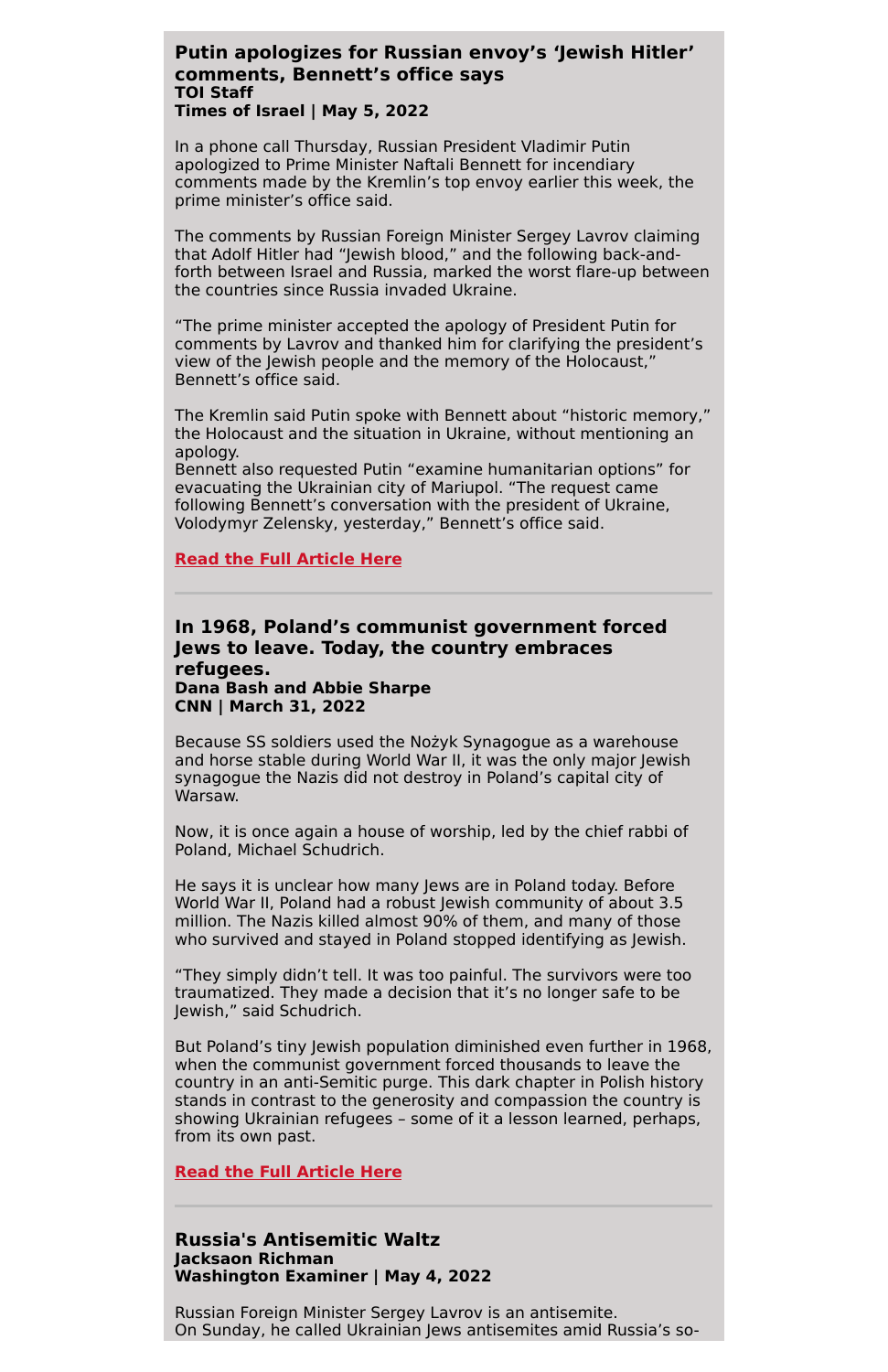called "de-Nazification" campaign in Ukraine. "When they say, 'What sort of Nazification is this if we are Jews,' well, I think that Hitler also had Jewish origins, so it means nothing," Lavrov said. "For a long time now, we've been hearing the wise Jewish people say that the biggest antisemites are the Jews themselves," he added.

The Russian Foreign Ministry on Tuesday stood by Lavrov's comments. It claimed that "history, unfortunately, knows tragic examples of cooperation between Jews and the Nazis." For one, Hitler did not have Jewish roots.

Second, while Jews themselves can be antisemitic — Noam Chomsky is one such example — Ukrainian President Volodymyr Zelensky, who is Jewish, is not. It is Russia's Vladimir Putin, not Zelensky, who has acted like a Nazi in Ukraine. The Russians, not the Ukrainians, have been committing genocide, indiscriminately bombing civilian targets and raping women. As I wrote last week, this is happening in the country where Jews were targeted during the pinnacle of the history of antisemitism, the Holocaust. Jews were forced by the Nazis to work for them or else face death. While it can be debated whether those Jews should've ever consented to work, the Jews never willfully aided and abetted their oppressors.

**Read the Full [Article](https://www.washingtonexaminer.com/opinion/russias-antisemitic-waltz) Here**

# **US has helped Ukraine target Russian generals: report Used to Store Arms Olafimihan Oshin The Hill | May 4, 2022**

Senior administration officials told The New York Times on Wednesday that the U.S has provided intelligence to Ukraine's armed forces and that it has been used to help kill Russian generals who have died during the country's ongoing war.

While not specifying how many Russian generals have been killed thanks to U.S. assistances, sources told the Times the information was part of a classified program that aims to help Ukrainians provide real-time intel. Ukraine maintains that it has killed 12 Russian generals.

The Times reported that Ukrainian officials have combined location details from the U.S. plus their own intelligence to conduct strikes that have helped kill members of the Russian forces.

Asked about the report, National Security Council spokesperson Adrienne Watson acknowledged that the U.S. does provide battlefield intelligence to Ukraine but disputed the way The Times framed its story.

# **Read the Full [Article](https://thehill.com/policy/defense/3477744-us-has-helped-ukraine-target-russian-generals-report/) Here**

# **The former dissident who heads Ukraine's Jewish community wants his country to 'learn to live during this war' Ben Sales Jewish Insider | May 5, 2022**

When Josef Zissels talks about how he's fared during the war in Ukraine, he doesn't begin with the Russian bombardment that started in late February. Instead, he starts by talking about 2014, when Russia annexed Crimea and began funding separatists in Ukraine's east. That's when Zissels began sounding the alarm about an invasion and, he says, not enough people listened.

Nor does Zissels, who has served for three decades as ??chairman of the Association of Jewish Organizations and Communities of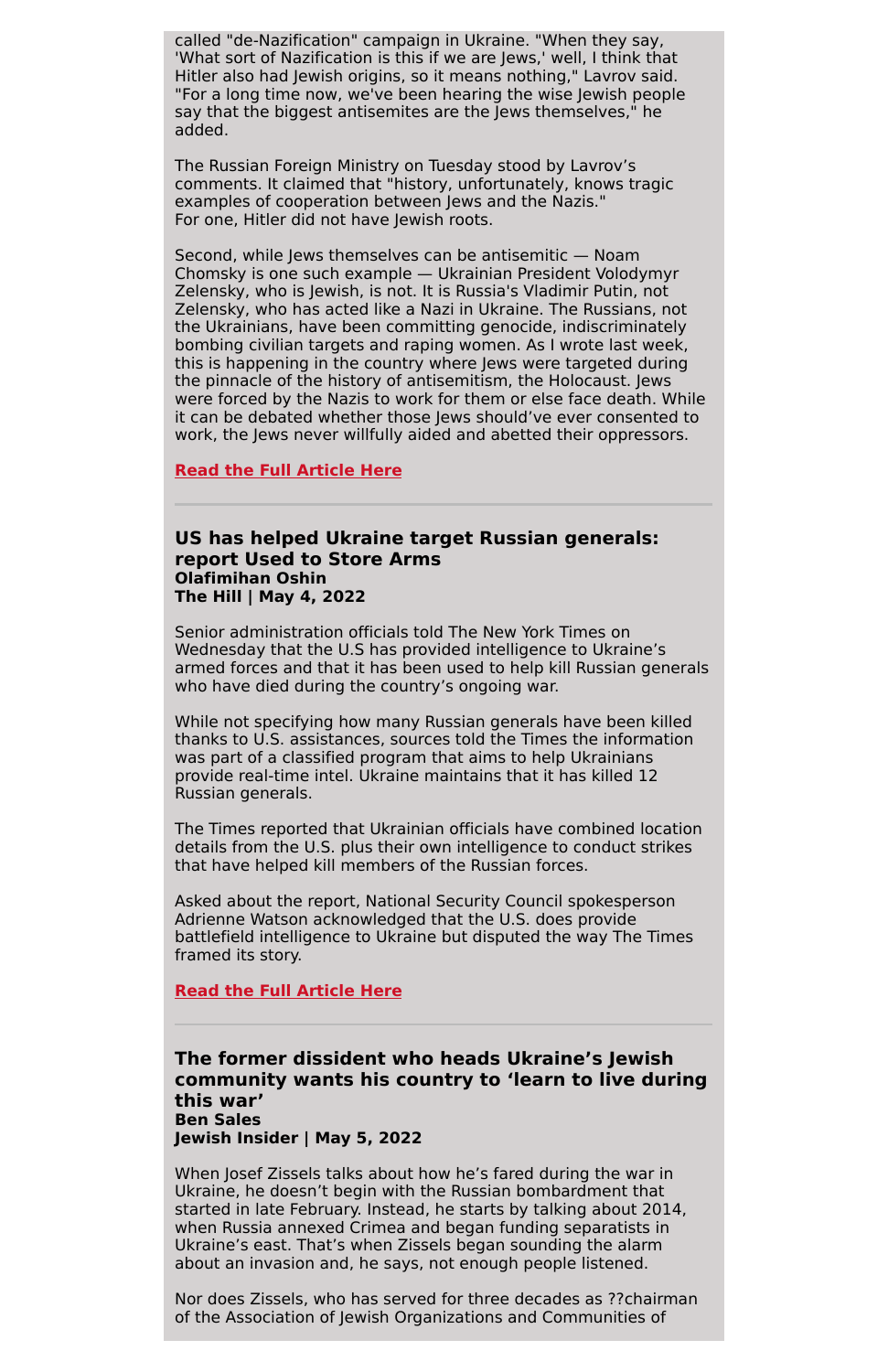Ukraine, anticipate that the war will be over soon. Rather, in a conversation lasting more than an hour with *elewishPhilanthropy*, the former Soviet dissident and political prisoner described an unvarnished vision of the future in which he hopes Ukraine and its Jewish community can both support themselves, even while under constant attack by Russian forces.

"I don't like it, but I was right in saying that this war would last for a long time," Zissels told eJP via an interpreter on Wednesday. "So we need to adapt. We need to learn how to live during this war, like Israel, although we have a more powerful enemy. So we need to learn how to develop our country in these circumstances."

# **Read the Full [Article](https://ejewishphilanthropy.com/the-former-dissident-who-heads-ukraines-jewish-community-wants-his-country-to-learn-to-live-during-this-war/) Here**

# **Romania Plans to Export Black Sea Gas to Moldova, Region Madalin Necsutu Balkan Insight | May 5, 2022**

Romania's Energy Minister, Virgil Popescu, on Wednesday said Romania will produce more natural gas than it needs once it starts extracting gas from the Black Sea area – and will then be in a position to export to countries in the region, with Moldova a priority.

"Romania will produce more gas than it consumes [and ]… will export natural gas to Bulgaria, Greece, Hungary, but first of all to Moldova," Popescu said.

Moldova currently relies 100 per cent on gas from Russia's Gazprom and is seeking to escape this dependency, especially since Russia invaded its neighbour Ukraine and cut off gas to Poland and Bulgaria. The Iasi-Chisinau pipeline was built in October 2021 to link Moldova to the energetic European system.

The first Romanian extractions from the Black Sea are not expected for some years. Romanian Prime Minister Nicolae Ciuca said the first gas from the Neptune Deep field would arrive "no later than 2026".

#### **Read the Full [Article](https://balkaninsight.com/2022/05/05/romania-plans-to-export-black-sea-gas-to-moldova-region/) Here**

# **Situation In Yerevan Tense After Another Day Of Armenian Anti-Government Protests RFE/ Armenian Service Radio Free Europe | May 4, 2022**

YEREVAN -- Protesters in Armenia's capital scuffled with police on May 4 during another demonstration to demand the resignation of Prime Minister Nikol Pashinian over his handling of negotiations with Azerbaijan over the disputed region of Nagorno-Karabakh region.

The **situation near the parliament building** remained tense on the evening of May 4 after protesters and police jostled and bottles were launched toward security forces in Yerevan, resulting in dozens of arrests.

Authorities warned protesters chanting "Armenia without Nikol" against trying to seize the parliament building, which was cordoned off by hundreds of police in riot gear. Earlier in the day truckers briefly blocked a bridge in central Yerevan, telling authorities their vehicles had broken down.

"The opposition hopes to achieve success by imitating what we have done," Pashinian told lawmakers in a speech to the National Assembly, referring to mass street protests that propelled him to power in 2018. He warned opposition parties against "crossing red lines."

**Read the Full [Article](https://www.rferl.org/a/protests-armenia-clashes-pashinian-karabakh/31834592.html) Here**